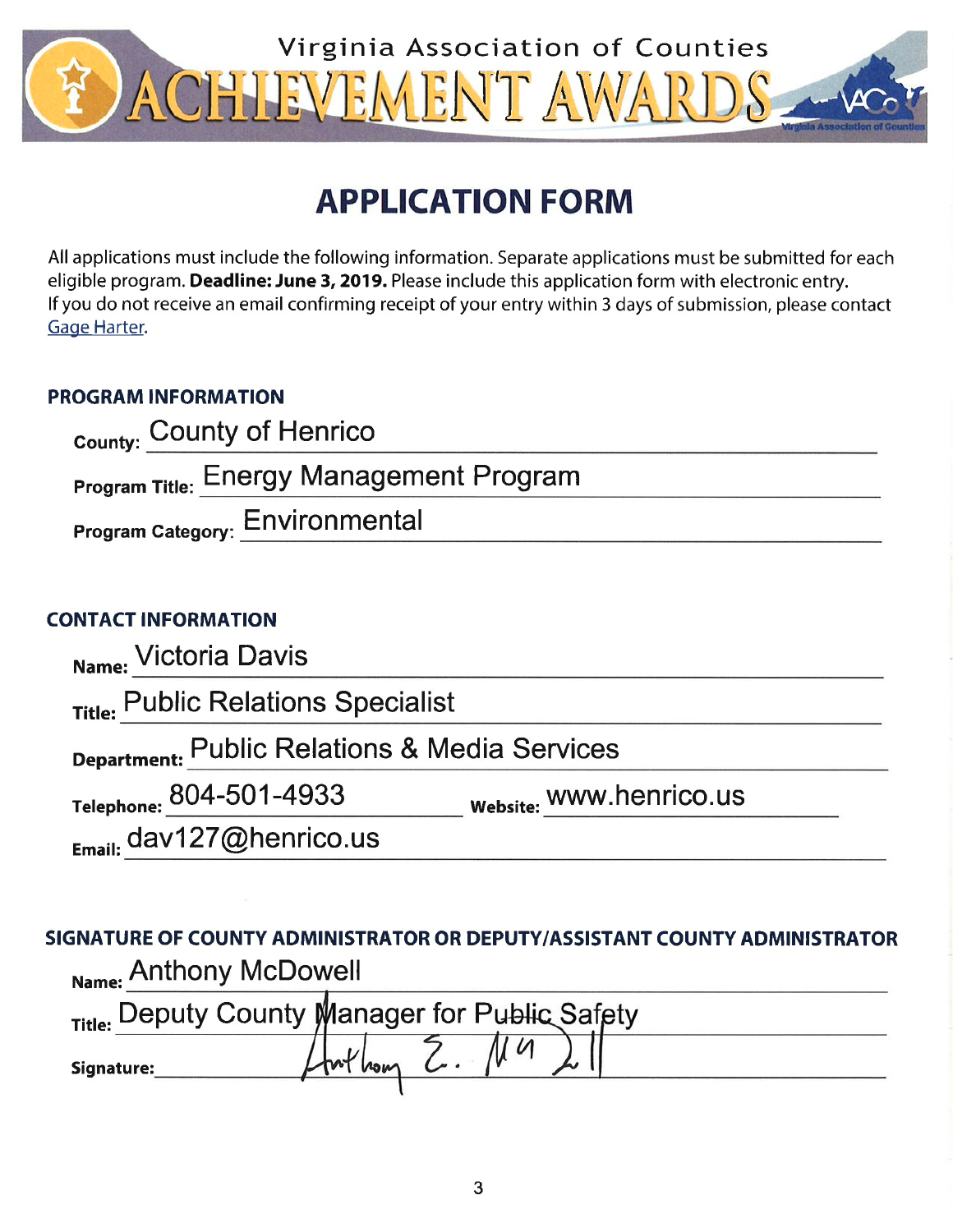#### **Program Overview**

The Henrico County Energy Management program reduces energy use and costs in county operations, including general government, public schools, and public utilities. The Energy Manager also supports green building design and construction practices for capital projects. Now in its 16th year, the Energy Management program continues with its mission to develop Henrico County as a leading local authority for sustainable energy use and to promote the importance of good energy management for the economic and environmental well-being of the county's residents and employees.

Key efforts include tracking energy use and cost in all county buildings, implementing energy efficiency projects, providing education on energy and environmental issues, and participating with local and regional energy and green building organizations. Completed projects include energy use benchmarking, energy audits, heating, ventilation, and air conditioning (HVAC) and lighting system upgrades, participation in demand response programs, building commissioning, traffic and street light upgrades, building automation systems, and construction of a fourmegawatt methane gas to electricity generator at the landfill.

The Energy Management program also strives to improve energy education and foster a culture of efficiency and sustainability in the county. Henrico County holds public community Energy Fairs twice each year to bring energy and sustainability education to the county's residents, businesses, and employees. The spring 2019 fair was held on Earth Day, April  $22^{nd}$ , and featured 30 local energy and environmental organizations displaying products, services, and resources to hundreds of attendees.

## **Problem/Challenge/Situation Faced by Locality**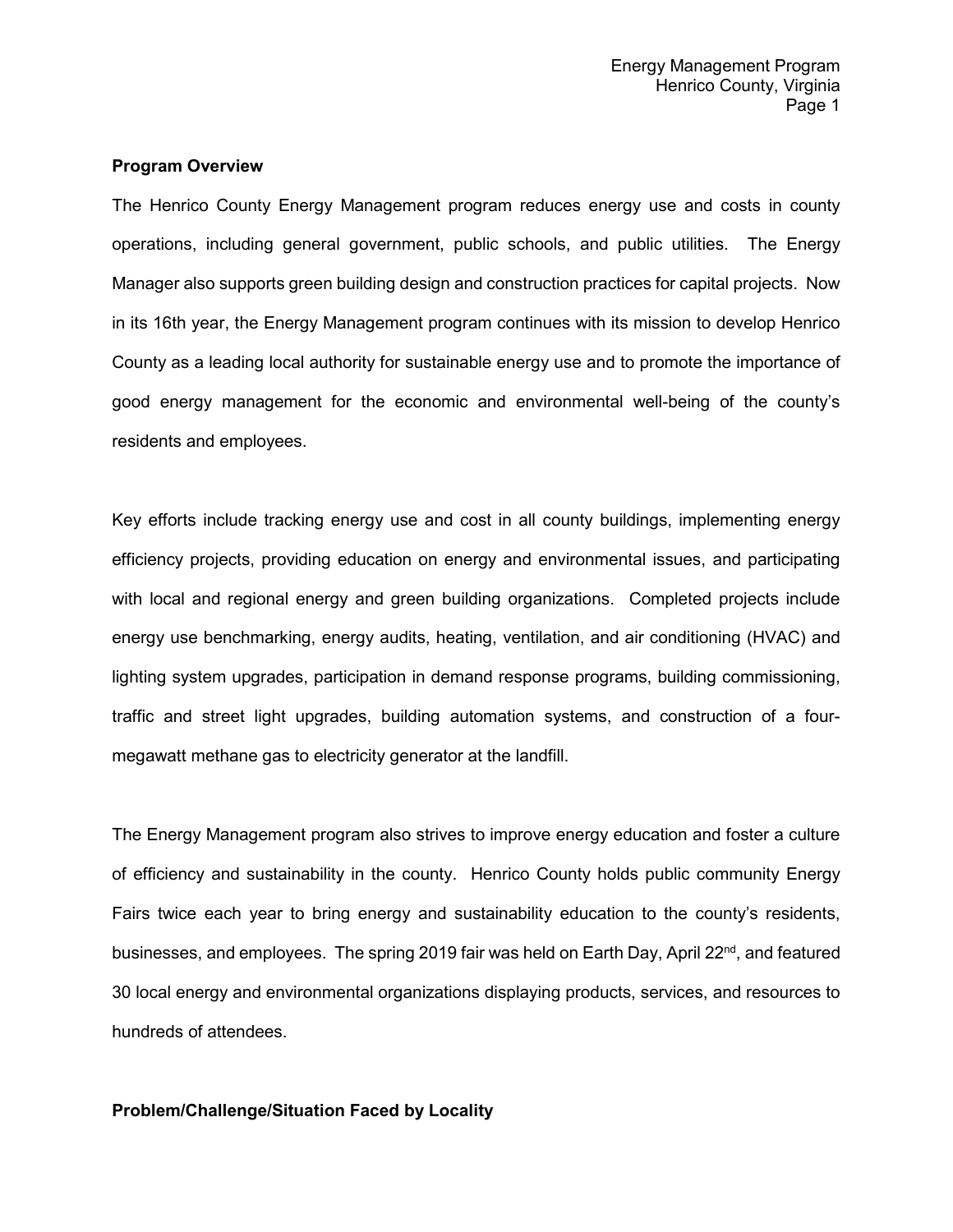Government operations consume a great deal of energy and can have a significant impact on the environment. Henrico is a large county, with hundreds of buildings and nearly a thousand energy utility accounts. Tracking the energy use over such a large portfolio is challenging, much less being able to identify and implement opportunities for savings. In 2018 Henrico County procured comprehensive utility management software to help track energy use and costs on a monthly basis for all 300+ county facilities, and to help monitor for metering and billing errors. With this new data analysis tool, the county Energy Manager performs ongoing monitoring, benchmarks buildings against each other and against national averages to identify high energy users, and implements projects such as energy audits and efficiency upgrades to continually drive down building energy use.

#### **How Program Fulfilled Awards Criteria**

The Energy Management program is a partnership between government, schools, and utilities with leadership from each sector participating in the development of the program and receiving annual reporting of the program's efforts and successes. Within each of these major branches of the county, there are key liaisons within departments that collaborate with the Energy Manager to bring potential projects and ideas to the table and to assist with implementation. This has led to many partnerships between departments, such as Capital Projects, Buildings & Grounds, Recreation & Parks, Fire, Libraries, Public Works and Utilities, and Schools Construction & Maintenance. One example is through a partnership with Henrico Libraries, which has helped facilitate public presentations, and implemented an "energy lending library" that includes energyrelated literature and portable energy use meters for patron checkout. This initiative plans to grow this year to include thermal image cameras for home energy auditing purposes.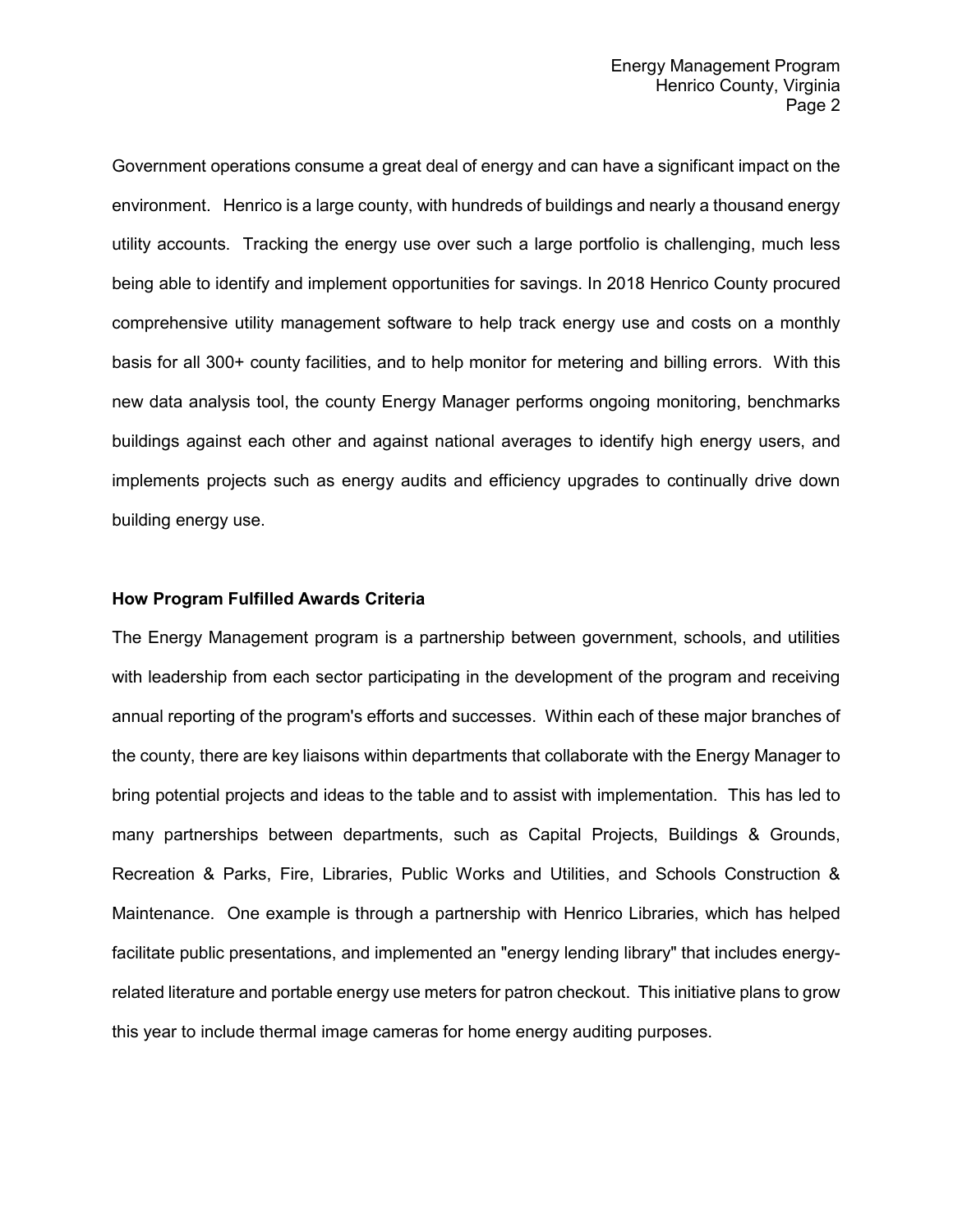Henrico County was among the first in Virginia to create an Energy Management program, which has served as a model for other localities. Since Henrico hired its first Energy Manager in 2003, many other Virginia cities and counties have hired energy and sustainability personnel. Henrico County participates with multiple peer groups that help localities collaborate on energy issues, such as the Virginia Energy and Sustainability Peer Network (VESPN) and the Virginia Energy Purchasing Governmental Association (VEPGA).

# **How Program Was Carried Out**

The Energy Management program promotes energy efficiency in county facilities, with the intent of reducing resource use and associated costs within the general government, public schools, and public utilities. Henrico County made a commitment to energy efficiency and sustainability with the inception of its robust Energy Management program and the release of its Energy Management Plan, outlining program guiding principles, goals, and initiatives. The program goal is to achieve a consistent reduction each year in county-wide energy use and cost per square foot.

Projects are selected based on benchmarking results, energy audit results, opportunity, and/or return on investment. County buildings are consistently benchmarked to compare energy use over time and among similar building types. Buildings that are using more energy than their peers are targeted for energy audits and conservation and efficiency projects. In 2019, Henrico County will be installing our first two rooftop solar photovoltaic installations to utilize renewable energy to reduce grid electricity usage.

Even though the program's official scope is county-operated buildings, efforts have been made to reach out to the community at large to help residents and business owners, and those efforts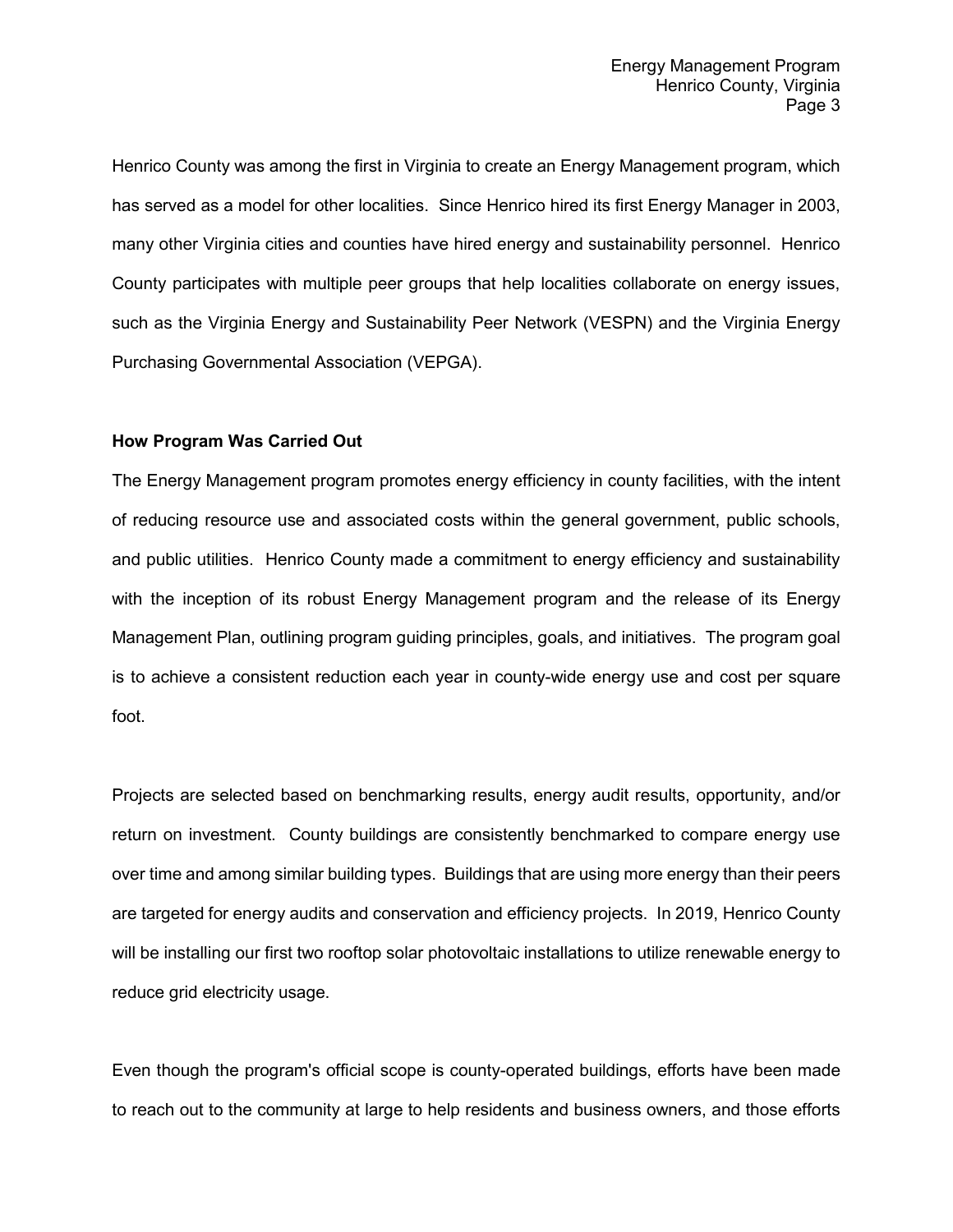continue to grow. One mechanism is the Energy Fair, held twice a year in different areas of the county. The Energy Fair is intended to share energy efficiency and environmental resources with Henrico County employees and citizens. The fair is free and open to the community and features local resources for energy and environmental related companies, non-profit organizations, county services, and utility providers. Attendees learn about innovative technologies such as solar power, LED lights, and electric vehicles, and opportunities to reduce energy usage in their homes and personal lives. Additionally, public presentations are held periodically at county libraries to educate citizens on environmentally-friendly and efficient homes and buildings.

The county Energy Manager also supports green design and construction efforts for capital projects in both government and schools. The Energy Manager works with the capital project manager and the design team to identify building strategies for new construction and major renovation projects to reduce the environmental impact and improve the efficiency of county buildings. Henrico County utilizes the Leadership in Energy and Environmental Design (LEED) green building rating system as its standard. To earn LEED certification, a project must meet specific design and construction requirements in the categories of sustainable site, water efficiency, energy efficiency, materials and resources, indoor environmental quality, and innovation. Depending on the number of strategies employed, a project earns certification at either the Certified, Silver, Gold, or Platinum level. To date, 16 Henrico new construction projects have achieved LEED certification, all at the Silver or Gold levels, and five more are pursuing certification. An interactive map of all the county's LEED green building projects can be viewed at

[http://henrico.maps.arcgis.com/apps/MapTour/index.html?appid=aef5d1ea72b84853b4287be5b](http://henrico.maps.arcgis.com/apps/MapTour/index.html?appid=aef5d1ea72b84853b4287be5b0a5b38f) [0a5b38f.](http://henrico.maps.arcgis.com/apps/MapTour/index.html?appid=aef5d1ea72b84853b4287be5b0a5b38f)

## **Financing and Staffing**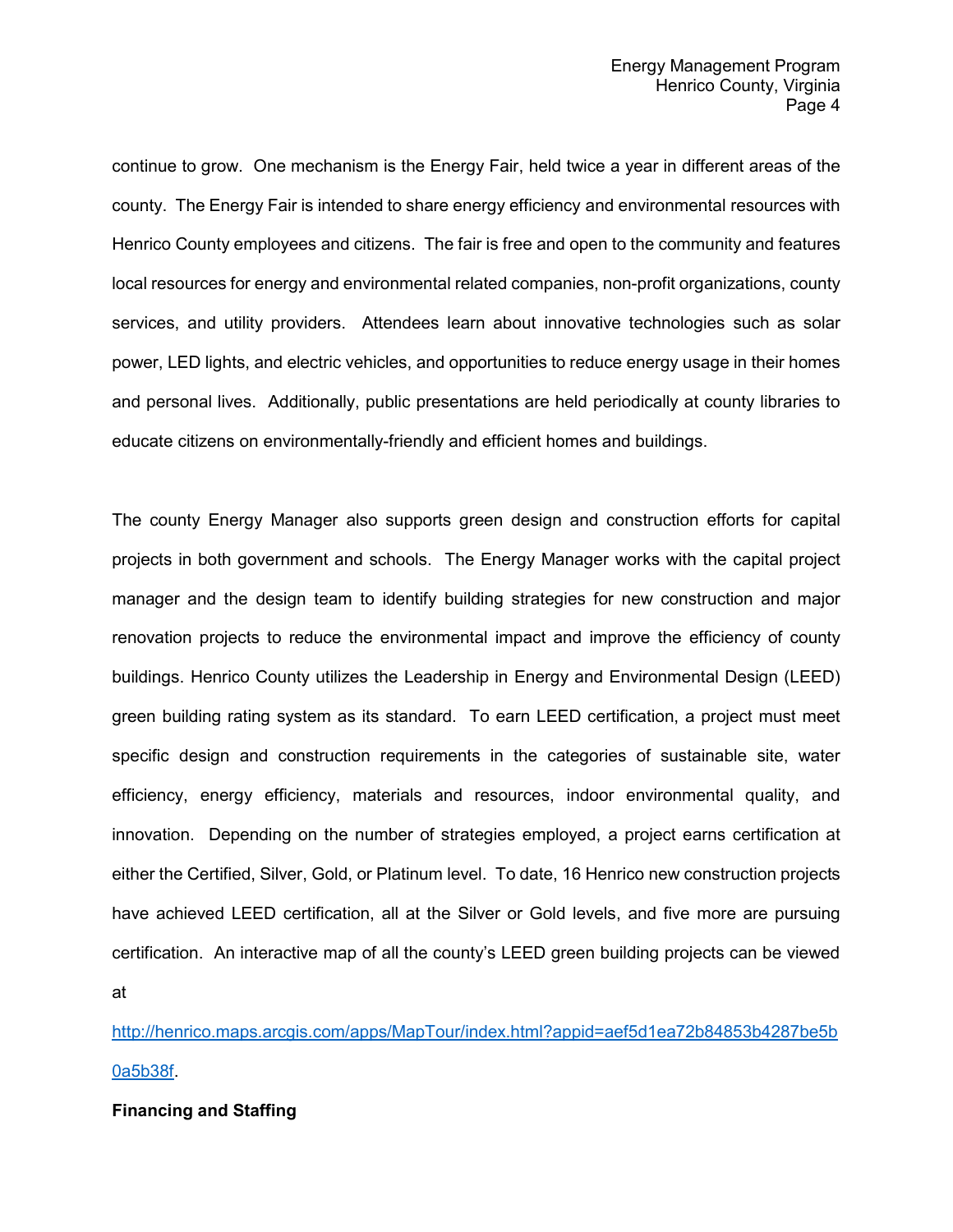The county Energy Manager is the primary staff role responsible for the program, and operational expenses including salary are divided equally between government, schools, and public utilities. Additionally, key staff in multiple partnered departments assist with compiling data and identifying and implementing projects. The program receives capital improvement project funding to implement energy-saving projects that have a five year or less return on investment. By reducing energy usage and cost, the money saved on utility bills can be reinvested in future projects. Additionally, rebates are earned each year on demand response programs available through the utility company. Energy efficiency projects and emergency curtailment programs that reduce the load on the electrical grid are eligible for cash rebates.

#### **Program Results**

Over the years, dozens of energy saving projects have been completed. The target for energy management projects is a five year or better return on investment. Projects implemented in the past year included preliminary energy audits of seven high energy using buildings, using demand response for energy curtailment during high demand periods, and upgrading all exterior lighting at one of our adult detention centers to LED, resulting in significant energy use and cost savings, improved light quality, and reduced maintenance. Each year, thousands of dollars are saved through cost avoidance, and these savings accumulate each year. Over the 15-year history of the program, approximately \$20 million is estimated to have been saved.

The county's LEED projects were modeled to reduce energy use by approximately 30% on average compared to buildings designed to meet, but not exceed, the energy code, saving approximately \$300,000 annually. The landfill gas to energy project is generating enough electricity to power 2,000 homes. Additionally, thousands of dollars are earned each year through demand response rebates for electricity reduction.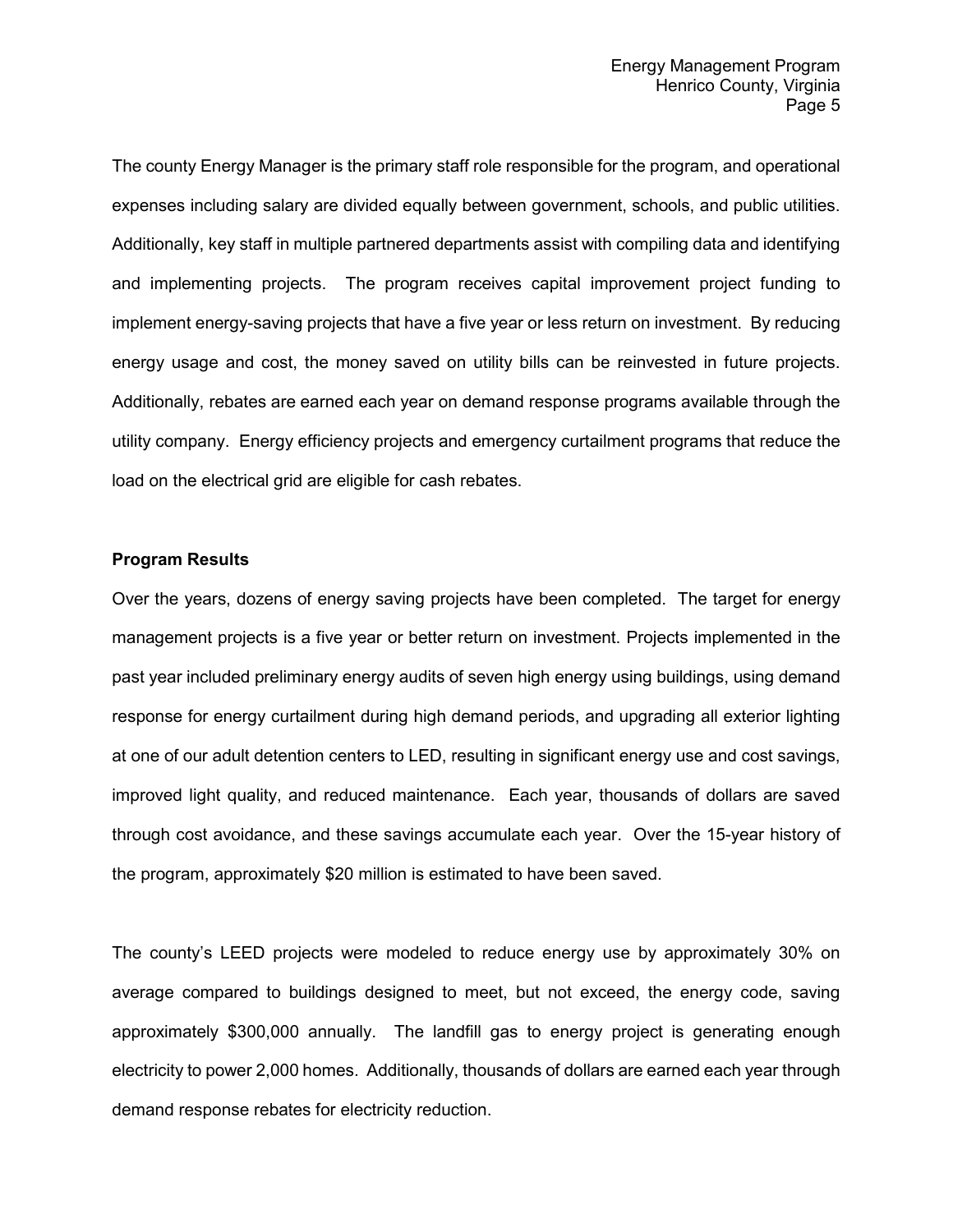The successes of the Energy Management program have been well recognized and rewarded over the years. Awards for the Henrico Energy Management program have been received from the Virginia Municipal League, the National Association of Counties, the Virginia Energy Efficiency Council, the US Green Building Council-Virginia, and the Governor's Environmental Excellence Awards. The energy initiatives have been publicized through videos produced for Henrico County Television (HCTV) such as "From the Garbage to the Grid: A Powerful By-Product of Henrico's Trash" (a piece on the landfill gas to energy generator) and "Energy Wise: The Henrico County Energy Management System". The county's new YouTube channel also has a video on "LEED Buildings in Henrico County", and a video on the Energy Fair is in production.

## **Brief Summary**

The Energy Management program has been working since 2003 to reduce energy usage and costs within county operations, and to foster a culture of efficiency and sustainability in Henrico County. Each year the program grows with new initiatives, including comprehensive energy management software in 2018, and expansion of our energy lending library program and and two rooftop solar installations coming in 2019. The result of these efforts is a consistent reduction in energy use intensity each year (energy use per square foot), and millions of dollars in savings over the program's history. LEED green building certifications for 16 new construction and major renovation projects help improve efficiency and reduce the environmental impact of our capital projects. Community outreach efforts through public energy fairs and presentations help bring the message to county residents and businesses. Now in its 16th year, the program continues with its mission to develop Henrico County government and schools as a leading local authority for sustainable energy use and to promote the importance of good energy management for the economic and environmental well-being of the county's residents and employees. The program